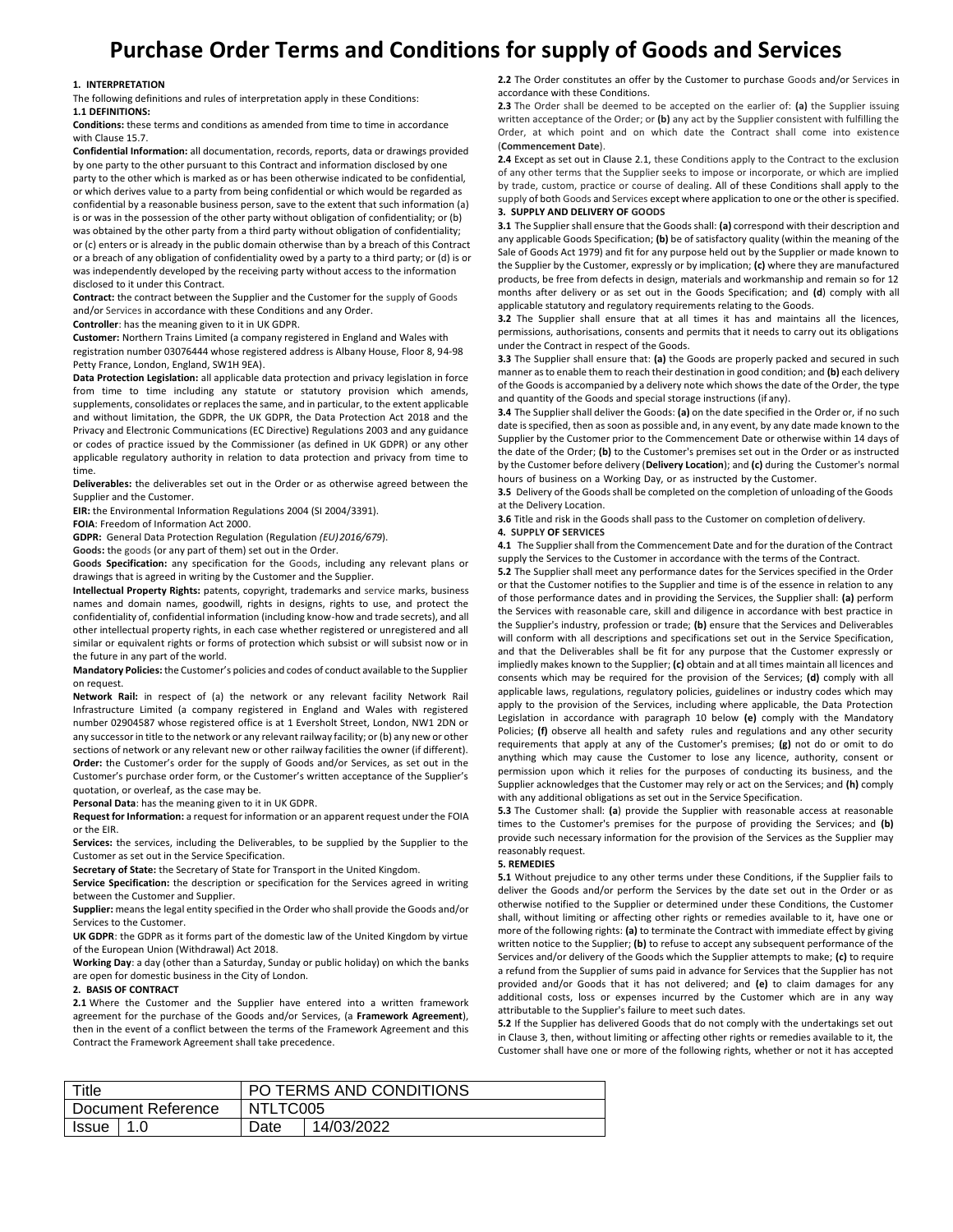the Goods: **(a)** to terminate the Contract with immediate effect by giving written notice to the Supplier; **(b)** to reject the Goods (in whole or in part) whether or not title has passed and to return them to the Supplier at the Supplier's own risk and expense; **(c)** to require the Supplier to repair or replace the rejected Goods, or to provide a full refund of the price of the rejected Goods (if paid); **(d)** to refuse to accept any subsequent delivery of the Goods which the Supplier attempts to make; and **(e)** to claim damages for any additional costs, loss or expenses incurred by the Customer arising from the Supplier's failure to supply Goods in accordance with Clause 3*.*

**5.3** These Conditions shall extend to any substituted or remedial services and/or repaired or replacement goods supplied by the Supplier.

**5.4** The Customer's rights under the Contract are in addition to its rights and remedies implied by statute and common law.

#### **6. CHARGES AND PAYMENT**

**6.1** The price for Goods: **(a)** shall be the price set out in the Order or, if no price is quoted, the price set out in the Supplier's published price list as at the date of delivery or as otherwise agreed with the Customer; and **(b)** shall not be inclusive of VAT; and **(c)** all costs and charges of packaging, insurance, transport of the Goods.

**6.2** The charges for the Services shall be set out in the Order or as otherwise agreed with the Customer, and shall be the full and exclusive remuneration of the Supplier in respect of the performance of the Services (but does not include VAT). All over costs, charges and expenses of the Supplier directly or indirectly incurred in connection with the performance of theServices shall be borne by the Supplier.

**6.3** In respect of the Goods, the Supplier shall invoice the Customer on or at any time after completion of delivery. In respect of Services, the Supplier shall invoice the Customer on completion of the Services. Each invoice shall include such supporting information required by the Customer to verify the accuracy of the invoice, including but not limited to the relevant purchase order number.

**6.4** In consideration of the supply of Goods and/or Services by the Supplier, the Customer shall pay the invoiced amounts by the end of the month following the month in which a correctly rendered invoice is received, to a bank account nominated in writing by the Supplier.

**6.5 Subject to clause 6.6 and 6.7,** if the Customer fails to make a payment due to the Supplier under the Contract by the due date, then the Supplier may claim interest on undisputed overdue sums from the due date until payment of the overdue sum. Interest under this Clause 6.5 will accrue each day at 2% a year above the Bank of England's base rate from time to time provided that the maximum rate payable by the Customer shall be no more than 8%.

**6.6** The Customer may at any time set off any liability of the Supplier to the Customer against any liability of the Customer to the Supplier and whether or not either liability arises under the Contract. Any exercise by the Customer of its rights under this clause shall not limit or affect any other rights or remedies available to it under the Contract.

**6.7** The Customer shall be entitled to withhold payment of any invoiced amount without liability or interest accruing, if that amount is the subject of a genuine dispute between the parties until such time as the resolution in question is resolved as between the parties. **7. INTELLECTUAL PROPERTY RIGHTS**

**7.1** All Intellectual Property Rights in or arising out of or in connection with the Services (other than Intellectual Property Rights in any materials provided by the Customer) shall be owned by the Supplier.

**7.2** The Supplier grants to the Customer, or shall procure the direct grant to the Customer of, a fully paid-up, worldwide, non-exclusive, royalty- licence during the term of the Contract to copy the Deliverables (excluding materials provided by the Customer) for the purpose of receiving and using the Services and the Deliverables in itsbusiness.

**7.3** The Customer grants the Supplier a fully paid-up, non-exclusive, royalty-free nontransferable licence to copy and modify any materials provided by the Customer which the Customer owns (**Customer Materials**) to the Supplier for the term of the Contract for the purpose of providing the Services to the Customer.

# **8. INDEMNITY**

**8.1** The Supplier shall indemnify the Customer from and against loss, liability, costs (including reasonable legal costs), damages or expenses arising from: **(a)** any breach, negligent performance or non-performance by the Supplier of this Contract including (but not limited to) any negligent or reckless act, omission or default in the provision of the Goods and/or Services by the Supplier and any costs, loss, damages or expenses incurred by the Customer arising out of the Supplier's failure to remedy or replace Goods in accordance with Clause 5.2; **(b)** any claim, demand or action made against the Customer alleging that the use of the Goods and/or the Services and/or the Deliverables infringes or will infringe any Intellectual Property Rights of any third party; **(c)** any death or personal injury caused by the Supplier, its officers and employees or any sub-contractors; **(d)** any damage to the Customer's premises or property caused by the Supplier, its officers and employees or any sub-contractors; **(e)** any claim made against the Customer by a third party for death, personal injury or damage to property arising out of or in connection with the Supplier's breach of the terms of this Contract, including arising out of or in connection with defective Goods and/or performance, negligent performance or non-performance of the Services; and **(f)** any fraud by the Supplier.

**8.2** Subject to Clauses 8.4 and 8.5, the Supplier's aggregate liability in any calendar year under or in connection with this Contract, whether arising from contract, tort (including negligence) or otherwise shall be limited to 100% of the total price and/or charges as set out in the Order and paid in the 12 months prior to the event giving rise to the liability.

**8.3** Subject to Clauses 8.4 and 8.5 and without prejudice to the Customer's obligations to pay the price and/or the charges pursuant to Clause 6, the Customer's aggregate liability in any calendar year under or in connection with this Contract, whether arising from contract, tort (including negligence) or otherwise shall be limited to 50% of the total price and/or charges as set out in the Order and paid in the 12 months prior to the event giving rise to the liability.<br>8.4 Nothing

**8.4** Nothing in this Contract shall limit or exclude either party's liability for (a) death or injury to persons; (b) fraud or fraudulent misrepresentation; (c) breach of Clause 8.1(b); (d) breach of the terms implied by section 12 of the Sale of Goods At 1979 or section 2 of the Supply of Goods and Services Act 1982 (title and quiet possession); and (e) any other liability which cannot be law be excluded or limited.

**8.5** The Customer shall not be liable to the Supplier for any (a) indirect or consequential loss; or (b) loss of profits, loss of contracts or revenue, loss of goodwill or reputation or loss of anticipated savings.

**8.6** This Clause 8 shall survive termination of the Contract.

# **9. INSURANCE**

- **(a)** During the term of the Contract and for 6 (six) years after the Contract has terminated for any reason or expired, the Supplier shall maintain in force, with a reputable insurance company such professional indemnity insurance, product liability insurance, employer's liability insurance, cyber security insurance and/or public liability insurance to cover the liabilities that may arise under or in connection with the Contract to a minimum amount of cover as previously notified to the Supplier by NTL, or, in the absence of such notification, such amount as may be reasonable given the nature and scope of the Contract, and shall, on the Customer's request, produce both the insurance certificate giving details of cover (or, where agreed with the Customer, a broker's letter of undertaking) and evidence that the relevant premiums have been paid.
- **(b)** The Supplier shall comply with all terms and conditions of the insurance policies set out in Clause 9(a) at all times. If cover under the insurance policies shall lapse or not be renewed or be changed in any material way or if the Supplier is aware of any reason why the cover under the insurance policies may lapse or not be renewed or be changed in any material way, then the Supplier shall notify the Customer without delay.

#### **10. CONFIDENTIALITY**

**10.1** Each party undertakes that it shall not at any time during the term, and for a period of 5 (five) years after termination or expiry of this Contract, disclose to any person any Confidential Information concerning the business, affairs, customers, clients or suppliers of the other party, except as permitted by Clause 10.2 and notwithstanding the provisions of Clause 10.4*.*

**10.2** Each party may disclose the other party's Confidential Information*:* **(a)** to its employees, officers, representatives, subcontractors, or advisers who need to know such information for the purposes of carrying out the party's obligations under the Contract and each party shall ensure that its employees, officers, representatives, subcontractors or advisers to whom it disclosed the other party's Confidential Information comply with this Clause 10; and (b) as may be required by law, a court of competent jurisdiction, or any governmental or regulatory authority (including, without limitation, any internationally recognized stock exchange), provided that the parties acknowledge that notwithstanding this Clause 10, the Customer may disclose such Confidential Information as is provided by the Supplier as part of the Goods and/or the Services provided under this Contract to the Secretary of State or Network Rail*.*

**10.3** No party shall use the other party's Confidential Information for any purpose other than to exercise its rights and perform its obligations under in connection with the Contract. **10.4** The Supplier shall tell the Customer immediately if it discovers that this Clause 10 has been breached and shall, on request, return to the Customer all of the Customer's Confidential Information which is in a physical form and destroy any other records containing Confidential Information.

#### **11. FREEDOM OF INFORMATION**

**11.1** The Supplier acknowledges that the Customer is subject to the requirements of the FOIA and the EIR and will assist and co-operate with the Customer to enable it to comply with all information disclosure obligations under the FOIA and/or the EIR.

**11.2** The Supplier shall:

- (a) transfer to the Customer any Request for Information received by the Supplier as soon as reasonably practicable and in any event within 2 Working Days of receiving any such Request for Information;
- (b) provide the Customer with a copy of all information in its or their possession or power in the form that the Customer requires within 5 Working Days of the Customer's request (or within such other period as the Customer may specify);
- (c) provide all necessary assistance as reasonably requested by the Customer to enable the Customer to respond to any Request for Information within the time for compliance set out in section 10 of the FOIA or Regulation 5 of the EIR (as applicable).

**11.3** The Customer shall be responsible for determining in its absolute discretion whether any information is exempt from disclosure in accordance with the provisions of the FOIA and/or the EIR.

**11.4** The Supplier shall not respond to any Request for Information unless expressly authorized to do so by the Customer.

| Title              | PO TERMS AND CONDITIONS |            |  |
|--------------------|-------------------------|------------|--|
| Document Reference | NTLTC005                |            |  |
| -1.0<br>Issue      | Date                    | 14/03/2022 |  |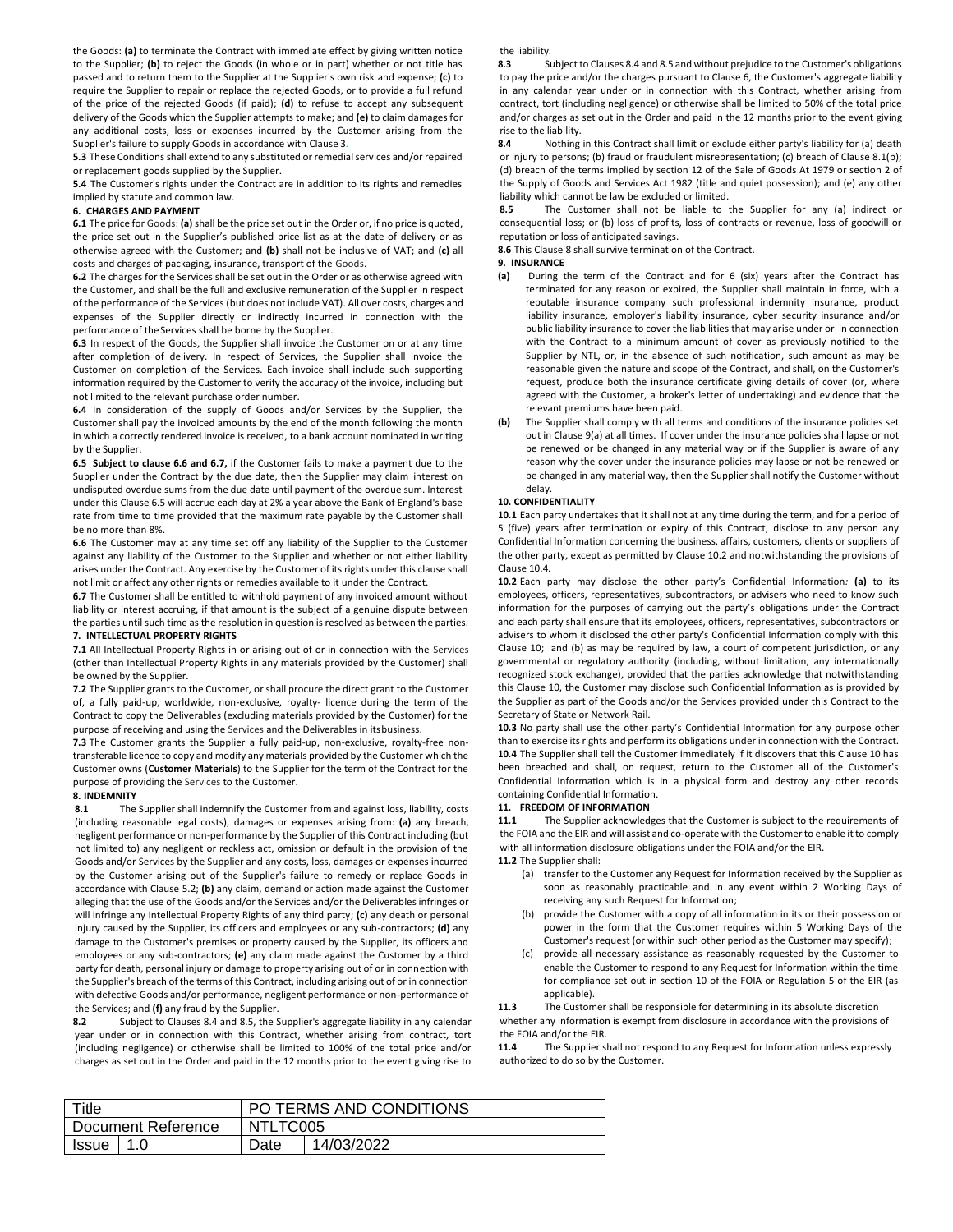**11.5** The Supplier acknowledges that notwithstanding any provision to the contrary in this Contract, the Customer may be obliged under the FOIA and/or the EIR and any related Code of Practice or other guidance, to disclose information concerning the Supplier (a) in certain circumstances without consulting the Supplier; or (b) following consultation with the Supplier and having taken its views into account, provided always that where applicable the Customer shall in accordance with the provisions of the FOIA and/or the EIR take reasonable steps where appropriate to give the Supplier advanced notice or failing that to draw the disclosure to the Supplier's attention after any such disclosure.

## **12. DATA PROTECTION LEGISLATION**

The parties acknowledge and agree that the Supplier shall not process any Personal Data under or in connection with the Contract without the prior agreement of the Customer, and nothing in these Conditions shall be construed as to separately imply any authorization on the part of the Customer to process any Personal Data. In the event that the Supplier or Customer wish the Supplier to process any Personal Data, the parties shall agree separately the necessary contractual terms upon which processing may be permitted which shall comply, as a minimum, with the requirements of Data Protection Legislation. The parties shall also ensure that where any arrangement pursuant to any Contract which involves the transfer of Personal Data between them in a Controller to Controller relationship, appropriate Personal Data-sharing contractual terms are also agreed between them.

#### **13. TERMINATION**

**13.1** On termination or expiry of the Contract, the Supplier shall immediately deliver to the Customer all Deliverables whether or not then complete, and return all Customer Materials. If the Supplier fails to do so, then the Customer may enter the Supplier's premises and take possession of them. Until they have been returned or delivered, the Supplier shall be solely responsible for their safe keeping and will not use them for any purpose not connected with the Contract.

**13.2** Termination or expiry of the Contract shall not affect the parties' rights and remedies that have accrued as at termination or expiry.

**13.3** Any provision of the Contract that expressly or by implication is intended to come into or continue in force on or after termination or expiry of the Contract shall remain in full force and effect. Except as provided for in Clause 13.2, and without affecting any other right or remedy available to it, the Customer may terminate the Contract for convenience by giving the Supplier 30 (thirty) days' writtennotice.

**13.4** Without affecting any other right or remedy available to it, the Customer may terminate the Contract: **(a)** at any time for convenience on the provision of 30 days' written notice; **(b)** with immediate effect at any time by giving written notice to the Supplier if:(i) the Supplier commits a material breach of any of the terms of this Contract which is not capable of remedy or, which is capable of remedy but the Supplier fails to remedy such breach within 30 (thirty) days of receipt of notice from the Customer specifying the breach and requiring the breach to be remedied; (ii) the Supplier breaches its obligations under Clause 9 (*Insurance*) Clause 10 (*Confidentiality*), or Clause 16 (*Fraud, Bribery and Corruption and Modern Slavery*); or (iii) the Supplier's conduct (or that of any of its officers or employees) is in the opinion of the Customer likely to bring the Customer's reputation into disrepute or the Supplier does or omits to do anything which may damage or impair the business or reputation of the Customer.

**13.5** Either party may terminate the Contract with immediate effect: **(a)** if the other party (i) ceases or threatens to cease trade; (ii) becomes insolvent or an order for bankruptcy is made against it; (iii) is unable to pay its debts as they fall due; (iv) has a receiver, administrative receiver, administrator or manager appointed of the whole or any part of its assets; or (v) makes any composition or arrangement with its creditors, an order or resolution is made for its dissolution or liquidation (other than for the purpose of solvent amalgamation or reconstruction) or takes or suffers any similar or analogous procedure to or any of the foregoing events in any jurisdiction; or **(b)** in accordance with Clause 15 (*Force Majeure*).

**13.6** The Supplier may terminate this Contract if the Customer fails to pay any charges duly invoiced by the due date for payment and remains in default not less than forty five (45 days) after being notified in writing by the Supplier to make such payment.

#### **14. LIVING WAGE**

#### **14.1** In this Clause 14:.

(a) **Living Wage Foundation** means the Citizens UK Charity with charity number 1107264 and whose address is 136 Cavell Street, London, England, E1 2JA; and

Real Living Wage means the minimum hourly wage for workers as set by the Living Wage Foundation from time to time.

**14.2** From the Commencement Date and for the duration of this Contract the Supplier shall pay and shall procure that any of its sub-contractors providing Goods and/or Services pursuant to this Contract will pay all directors, employees, agents, and consultants at an hourly rate or equivalent hourly rate no lower than the Real Living Wage.

# **15. FORCE MAJEURE**

**15.1 Force Majeure Event**: acts of God, expropriation or confiscation of facilities, any form of Government intervention, war, hostilities, rebellion, terrorist activity, local or national emergency, sabotage or riots, and floods, fires, explosions or other catastrophes. Force Majeure Event does not include strikes or other industrial action by employees of the party affected by the Force Majeure Event (the **Affected Party**) or its sub-contractors or any events caused directly or indirectly by an act or omission of the Affected Party or its sub-contractors.

**15.2** Neither party shall be responsible for failure to carry out its duties under this Contract to the extent to which the failure is directly caused by a Force Majeure Event, provided that where the Affected Party is the Supplier, it:

- (a) has taken all reasonable steps to prevent and avoid the Force Majeure Event;
- (b) carries out its duties to the best level reasonable achievable in the circumstances of the Force Majeure Event;
- (c) takes all reasonable steps to overcome and mitigate the effects of the Force Majeure Event as soon as reasonably practicable, including actively managing any problems caused or contributed to by third parties and liaising with them;
- (d) on becoming aware of the Force Majeure Event promptly informs the Customer in writing that something has happened which is a Force Majeure Event, giving details of the Force Majeure Event, together with a reasonable estimate of the period during which the Force Majeure Event shall continue; and
- (e) tells the Customer when the Force Majeure Event has stopped.<br>15.3 If the Force Majeure Event prevents the Affected Party from ma

**15.3** If the Force Majeure Event prevents the Affected Party from materially complying with its obligations under this Contract and it continues for more than 30 (thirty) days, the party not affected may terminate the Contract with immediate effect by giving written notice to the affected party.

#### **16. FRAUD, BRIBERY AND CORRUPTION AND MODERN SLAVERY**

- **16.1** The Supplier shall:
	- (a) comply with all applicable laws, statutes, regulations relating to anti-bribery and anti-corruption including but not limited to the Bribery Act 2010 and any guidance issued under the Bribery Act 2010;
	- (b) not engage in any activity, practice or conduct which would constitute an offence under sections 1, 2 or 6 of the Bribery Act 2019 if such activity, practice or conduct had been carried out in the United Kingdom;
	- (c) have and shall maintain in place throughout the term of this Contract its own policies and procedures, including adequate procedures under the Bribery Act 2010 to ensure compliance with the Bribery Act 2010 and will enforce them where appropriate;
	- (d) promptly report to the Customer any request or demand for any undue financial or other advantage of any kind received by the Supplier in connection with the performance of this Agreement;
	- (e) adopt, implement, maintain, enforce and update (as necessary) adequate policies designed to prevent slavery and human trafficking from occurring;
	- (f) provide adequate and regular training to its employees and officers in order to ensure an understanding of the Supplier's policies and procedures referred to in Clauses 16.1(c) and 16.1(e) above and their obligations arising from them on a continuing basis; and
	- (g) not engage in any activity, practice or conduct that would constitute an offence under sections 1, 2 or 4 of the Modern Slavery Act 2015 if such activity, practice or conduct were carried out in the United Kingdom.

**16.2** The Supplier shall ensure that any person associated with it who is providing Goods and/or performing Services in connection with this Contract does so only on the basis of a written contract which imposes on and secured from such person terms equivalent to those imposed on the Supplier in this Clause 16 (the **Relevant Terms**). The Supplier shall be responsible for the observance and performance by such persons of the Relevant Terms and shall be directly liable to the Customer for any breach by such persons of any of the Relevant Terms.

**16.3** For the purposes of this Clause 16, whether a person is associated with another person shall be determined in accordance with section 7(2) of the Bribery Act 2010 (and any guidance issued under section 9 of that Act), sections 6(5) and 6(6) of that Act and section 8 of that Act respectively. For the purposes of this Clause 16.3, a person associated with the Supplier includes but is not limited to any sub-contractor or agent.

**16.4** The Supplier represents and warrants that: (a) it has not been convicted of any offence involving slavery and human trafficking; and (b) to the best of its knowledge, it has not been or is the subject of any investigation, inquiry or enforcement proceedings by ay regulatory, administrative, supervisory or governmental agency, body or authority regarding any offence or alleged offence of or in connection with slavery and human trafficking.

**16.5** The Supplier shall notify the Customer immediately in writing upon becoming aware of, or suspecting, any failure to comply with any provisions of this Clause 16.

**16.6** Breach of this Clause 16 shall be deemed a material breach not capable of remedy that entitles the Customer to terminate this Contract pursuant to Clause 13.4. **17. GENERAL**

**17.1 Assignment and other dealings (a)** The Customer may at any time assign, novate or otherwise transfer this Contract or the burden and benefit of this Contract to any third party provided that it gives to the Supplier written notice of any such assignment, novation or transfer. The Supplier shall execute any documents which the Customer requires to effect the assignment, novation or transfer. **(b)** The Supplier shall not assign, novate or otherwise transfer or deal with its rights and obligations under this Contract. **(c)** This Contract shall be binding on the Customer and its successors and assignees and on the Supplier and its successors and permitted assignees. **(d)** The Supplier shall not sub-contract any of its obligations under this Contract without NTL's prior written consent. The Supplier may not appoint any sub-contractor who is not named on the Order for the purposes of performing its obligations under this Contract without the prior written consent of the

| Title              | PO TERMS AND CONDITIONS |            |  |
|--------------------|-------------------------|------------|--|
| Document Reference | NTLTC005                |            |  |
| <b>Issue</b>       | Date                    | 14/03/2022 |  |